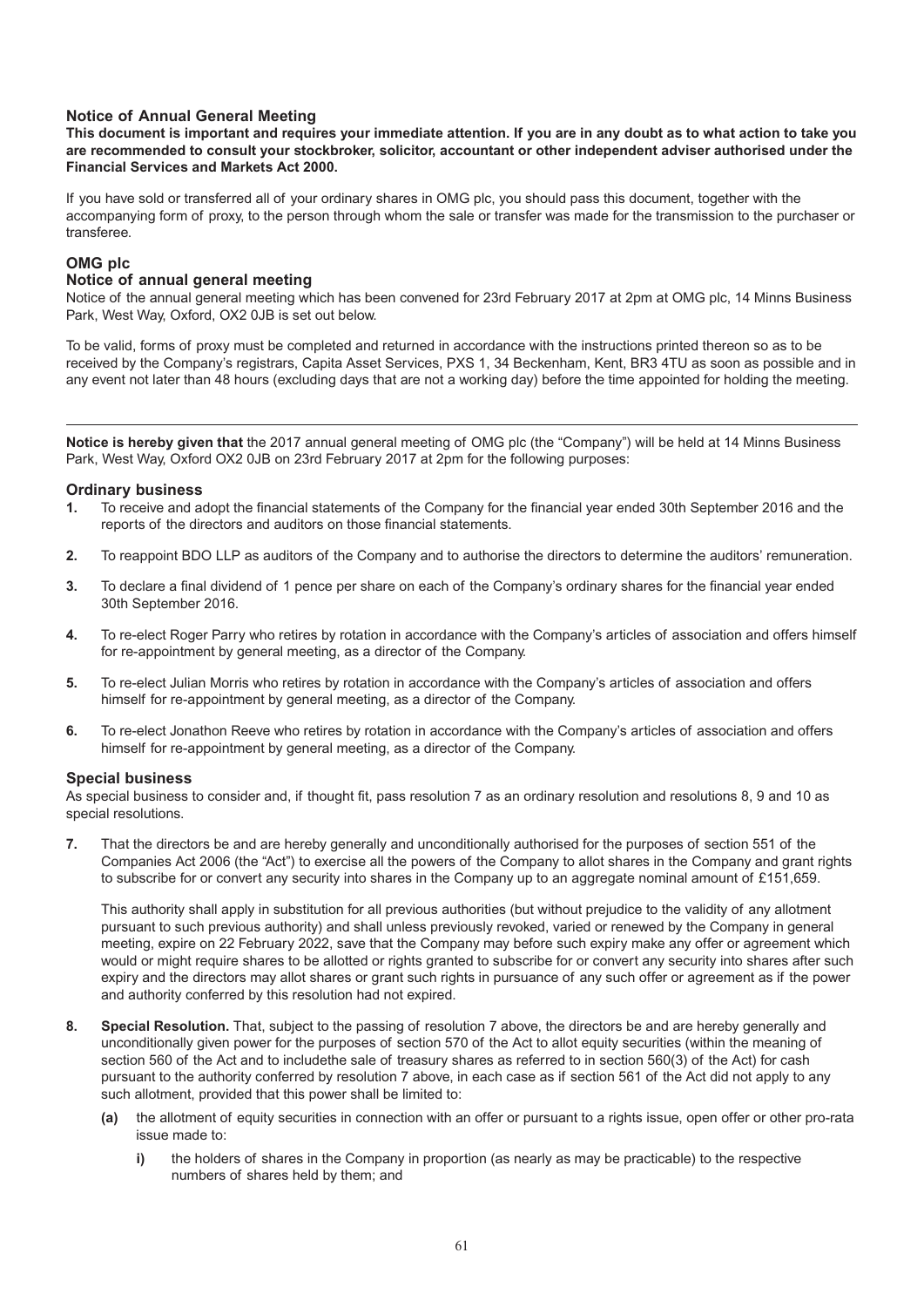- **ii)** holders of other equity securities, as required by the rights of those securities or, subject to such rights, as the directors of the Company otherwise consider necessary, and the directors of the Company may impose any limits or restrictions and make any arrangements which they consider necessary or appropriate to deal with treasury shares, fractional entitlements, record dates, legal, regulatory or practical problems in, or under the laws of, any territory or any other matter; and
- **(b)** the grant of options to subscribe for shares in the Company, and the allotment of such shares pursuant to the exercise of options granted, under the terms of any share option scheme adopted or operated by the Company; and
- **(c)** the allotment of equity securities, other than pursuant to sub-paragraphs (a) and (b) above of this resolution, up to an aggregate nominal amount of £30,332.

This power shall (unless previously renewed, varied or revoked by the Company in general meeting) expire on 22nd February 2022, save that the Company may before the expiry of this power make any offer or enter into any agreement which would or might require equity securities to be allotted, or treasury shares sold, after such expiry and the directors may allot equity securities or sell treasury shares in pursuance of any such offer or agreement as if the power conferred by this resolution had not expired.

- **9. Special Resolution.** That the Company be and is hereby generally and unconditionally authorised for the purposes of section 701 of the Act to make market purchases (as defined in section 693(4) of the Act) of ordinary shares of 0.25 pence each in the capital of the Company ("Ordinary Shares") in such manner and on such terms as the directors of the Company may from time to time determine, and where such shares are held as treasury shares, the Company may use them for the purposes set out in sections 727 or 729 of the Act, including for the purpose of its employee share schemes, provided that:
	- **(a)** the maximum number of Ordinary Shares authorised to be purchased is 12,132,721;
	- **(b)** the minimum purchase price which may be paid for any Ordinary Share is 0.25 pence (exclusive of expenses);
	- **(c)** the maximum purchase price which may be paid for any Ordinary Share is the higher of (in each case exclusive of expenses):
		- **i)** an amount equal to 105% of the average of the middle market quotations for an Ordinary Share as derived from the London Stock Exchange Daily Official List for the five business days immediately preceding the day on which the purchase is made; and
		- **ii)** an amount equal to the higher of the price of the last independent trade and the highest current independent bid as derived from the London Stock Exchange's trading system known as SEAQ; and this authority shall take effect on the date of passing of this resolution and shall (unless previously revoked, renewed or varied) expire on the conclusion of the next annual general meeting of the Company after the passing of this resolution or, if earlier, 15 months after the date of passing of this resolution, save in relation to purchases of Ordinary Shares the contract for which was concluded before the expiry of this authority and which will or may be executed wholly or partly after such expiry.
- **10. Special Resolution.** That the name of the Company be changed to Oxford Metrics plc.

By order of the Board **Catherine Robertson** Company Secretary 5th December 2016

**Registered office**: 14 Minns Business Park, West Way, Oxford, OX2 0JB

The notes on voting procedures, together with explanatory notes on the resolutions to be put to the meeting, which follow, form part of this notice.

### **Notes:**

**1.** Only holders of Ordinary Shares are entitled to attend and vote at this meeting. A member entitled to attend and vote at the meeting is entitled to appoint another person as his proxy to exercise all or any of his rights to attend and to speak and vote at the meeting and at any adjournment of it. Such a member may appoint more than one proxy in relation to the meeting, provided that each proxy is appointed to exercise the rights attached to a different share or shares held by that member. A member may only appoint a proxy using the procedures set out in these notes and the notes to the proxy form. A proxy need not be a member of the Company. Completion and return of a form of proxy will not preclude a member from attending and voting in person at the meeting or any adjournment of the meeting.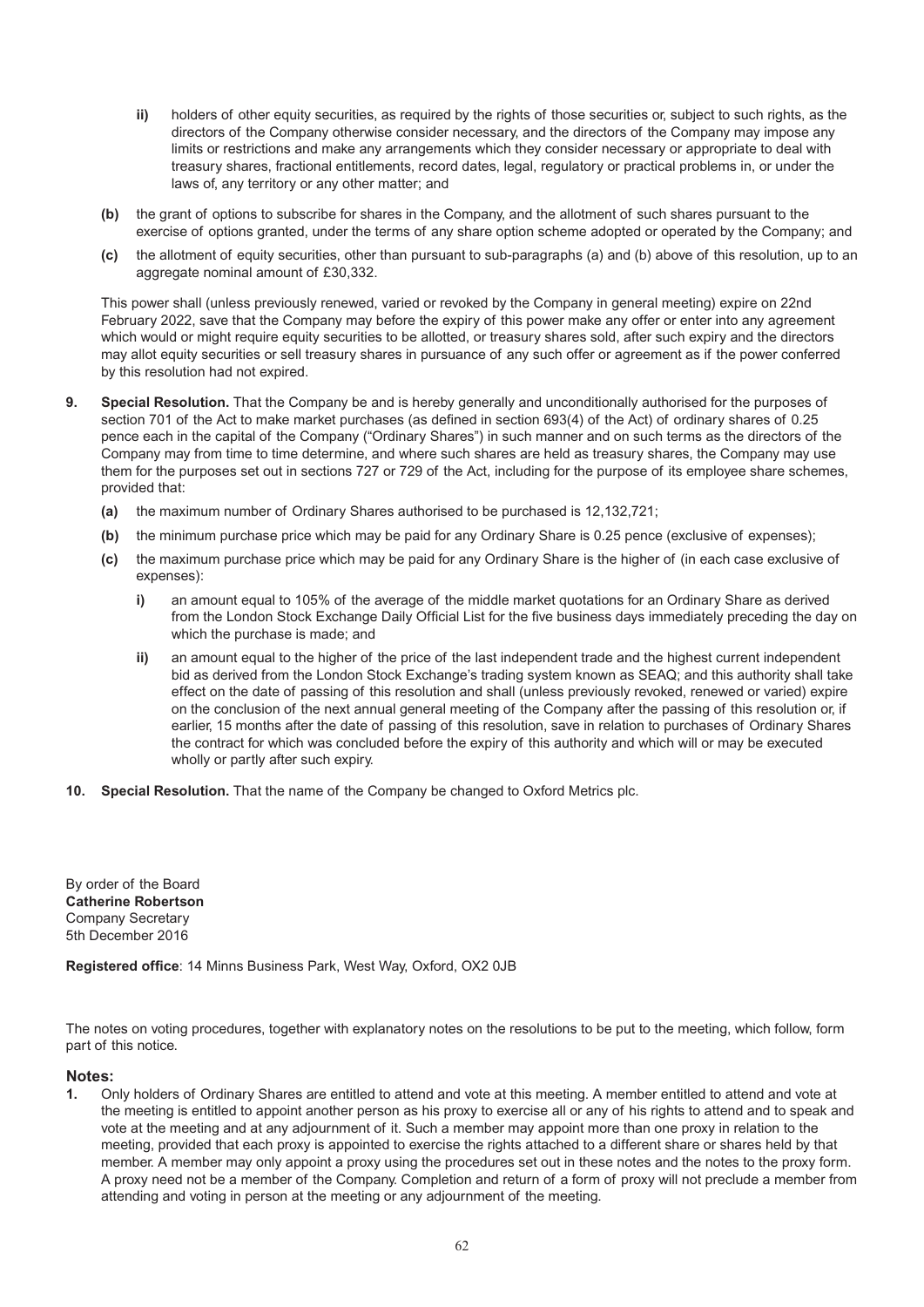- **2.** A form of proxy is provided with this notice and instructions for use are shown on the form. To be effective, the completed form of proxy must be deposited at the office of the Company's registrars, Capita Asset Services, PXS 1, 34 Beckenham, Kent BR3 4ZF, by not later than 48 hours (excluding days that are not a working day) before the start of the meeting (or any adjournment of the meeting) together with, if appropriate, the power of attorney or other authority (if any) under which it is signed or a notarially certified or office copy of such power of authority.
- **3.** A vote withheld option is provided on the form of proxy to enable you to instruct your proxy not to vote on any particular resolution, however, it should be noted that a vote withheld in this way is not a 'vote' in law and will not be counted in the calculation of the proportion of the votes 'For' and 'Against' a resolution.
- **4.** The Company, pursuant to Regulation 41 of the Uncertificated Securities Regulations 2001, specifies that only those shareholders registered in the register of members of the Company at close of business on 21st February 2017 shall be entitled to attend and vote at this annual general meeting in respect of such number of shares registered in their name at that time. Changes to entries on the register of members after close of business on 21st February 2017 shall be disregarded in determining the rights of any person to attend or vote at the meeting.
- **5.** Copies of the service agreements of the executive directors and the letters of appointment of the non-executive directors will be available for inspection during normal business hours from the date of dispatch of this notice until the date of the meeting (Saturdays, Sundays and public holidays excepted) at the registered office of the Company and will also be made available for inspection at the place of the annual general meeting for a period of 15 minutes prior to and during the continuance of the meeting.
- **6.** Any corporation which is a member can appoint one or more corporate representatives who may exercise on its behalf all of its powers as a member provided that they do not so in relation to the same shares.
- **7.** Except as provided above, members who wish to communicate with the Company in relation to the meeting should do so by calling our shareholder helpline on 0871 664 0300 (calls cost 12p per minute plus network extras) or, if calling from overseas, on +44 371 664 0300. Lines are open 9.00am – 5.30pm Monday to Friday. No other methods of communication will be accepted.

### **Explanatory notes**

# **Report and Accounts (Resolution 1)**

The directors of the Company must present the accounts to the meeting.

### **Reappointment and remuneration of auditors (Resolution 2)**

Resolution 2 proposes the reappointment of BDO LLP as auditors of the Company and authorises the directors to set their remuneration.

### **Declaration of a dividend (Resolution 3)**

A final dividend can only be paid after the shareholders at a general meeting have approved it. A final dividend of 1 pence per Ordinary Share is recommended by the directors for payment to shareholders who are on the register of members at the close of business on 16th December 2016. If approved, the date of payment of the final dividend will be 9th March 2017.

### **Re-election of directors (Resolutions 4, 5, and 6)**

The Company's articles of association require that all directors retire at least every three years and that all newly appointed directors retire at the first annual general meeting following their appointment.

At this meeting, Roger Parry, Julian Morris and Jonathon Reeve will retire and stand for re-election as directors. Having considered the performance of and contribution made by each of the directors standing for re-election the board remains satisfied that the performance of each of the relevant directors continues to be effective and to demonstrate commitment to the role and, as such, recommends their re-election.

### **Directors' authority to allot securities (Resolution 7)**

Your directors may only allot shares or grant rights over shares if authorised to do so by shareholders. The authority granted at the last annual general meeting will expire on the passing of this resolution or, if it is not passed, on 22nd February 2022. The authority in resolution 7 will allow the directors to allot new shares in the Company or to grant rights to subscribe for or convert any security into shares in the Company up to a nominal value of £151,659.

As at 6th December 2016, the Company did not hold any shares in treasury. If the resolution is passed, the authority will expire on 22nd February 2022 unless previously revoked, varied or renewed.

### **Disapplication of pre-emption rights (Resolution 8)**

If the directors wish to allot any of the unissued shares or grant rights over shares or sell treasury shares for cash (other than pursuant to an employee share scheme) company law requires that these shares are first offered to existing shareholders in proportion to their existing holdings. There may be occasions, however, when the directors will need the flexibility to finance business opportunities by the issue of equity securities without a pre-emptive offer to existing shareholders. This cannot be done under the Act unless the shareholders have first waived their pre-emption rights.